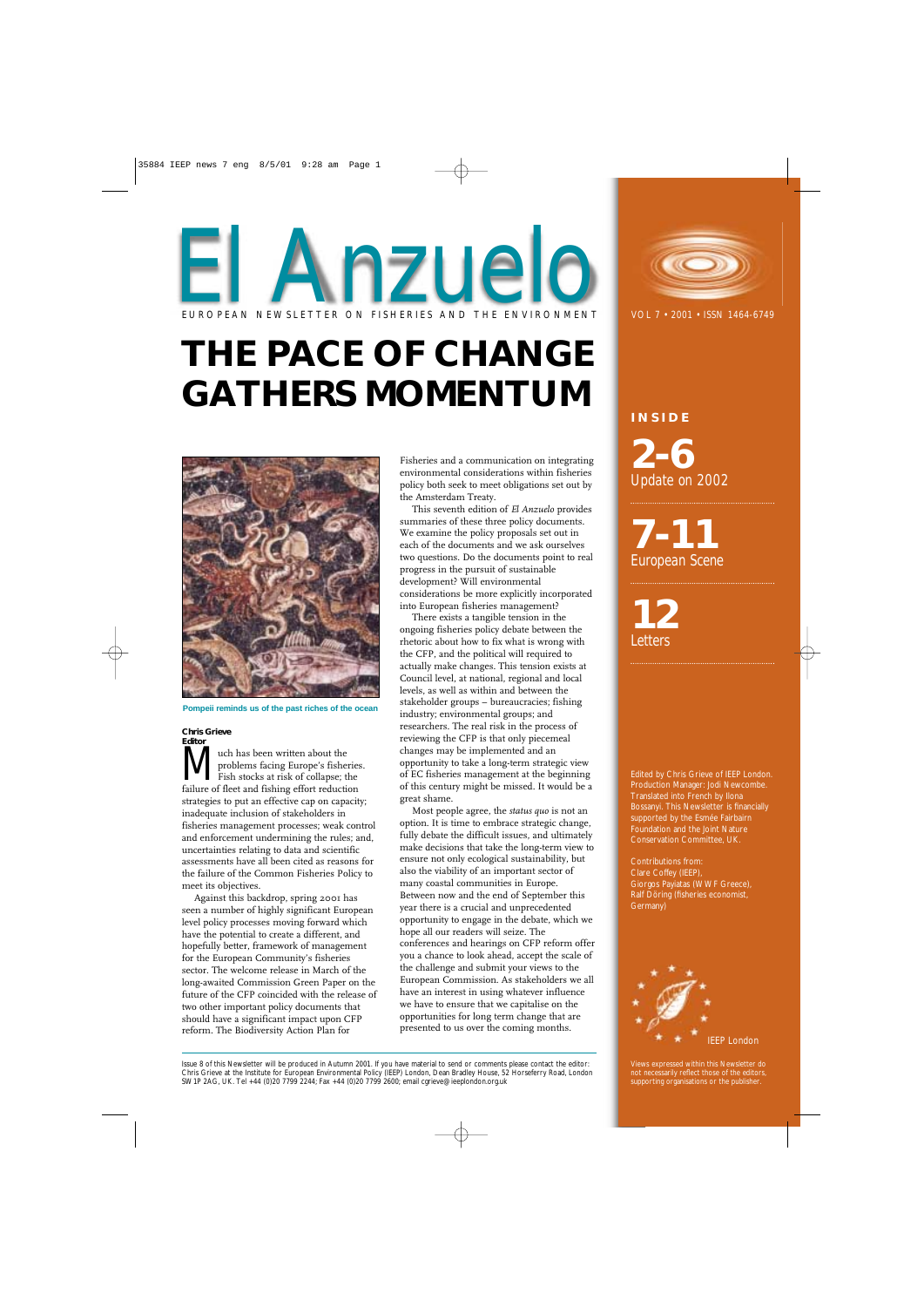# ● **UPDATE ON 2002**

#### **Chris Grieve** IEEP London

On Tuesday 20 March 2001 the European<br>Commission released its much-anticipated<br>Green Paper on the future of the common<br>fisheries policy (COM(2001)135). The purpose of the Commission released its much-anticipated fisheries policy (COM(2001)135). The purpose of the Green Paper is to launch a thorough public debate on the features of a new CFP before the Commission submits proposals for legislative reform by the end of 2001.

After considering the input of consultations over the last three years through questionnaires and regional meetings, submissions and representations by Member State governments and interest groups, the Commission's Green Paper provides a comprehensive review on the need for CFP reform as well as options and preferences for policy reform.

From an environmental perspective, attitudes towards the incorporation of broader ecosystem concerns into European fisheries policy appear to have evolved significantly. The Green Paper refers to the environmental challenges facing the sector and in some areas proposes positive solutions in the context of ecosystem, multi-species and/or precautionary approaches. While in other areas, such as aquaculture, the proposals do not appear to be as strong from an environmental perspective. Overall, the Commission's Green Paper has a much stronger 'green' flavour than might have been expected when *El Anzuelo* began

reporting on consultations in 1998.

The Green Paper is presented in two volumes. The first is a summary of the current state of European fisheries and aquaculture and presents options for a new CFP. The second volume constitutes three reports that are required under Article 14(2) of the basic Regulation (3760/92) and provide more detailed

The second half of Volume 1 articulates the options the Commission proposes to address the failures in the current regime. As a first step in presenting the

analysis of the implementation of the CFP, as well as an assessment of the economic, social and biological aspects of the fisheries sector.

Strictly speaking, decisions only have to be made on access to the 6-12 mile limits, the Shetland Box and the North Sea through the 2002 process. However, given the problems facing Europe's fisheries and obligations arising from other European policies such as the EC Biodiversity Strategy, the 'Cardiff integration process' and the implementation of the precautionary principle, the Commission has presented a Green Paper that takes a much broader view.

The first twenty pages of Volume 1 of the Green Paper are devoted to describing the current situation in European fisheries management and discuss what might happen without change. "The fisheries sector is characterised by economic fragility resulting from over-investment, rapidly rising costs and a shrinking resource base: this is reflected in poor profitability and steadily declining employment. In the future the Community fisheries sector will have to be significantly smaller than it is today, if it is to survive."

With the acknowledgement that the CFP is confronted with sometimes contradictory and incompatible objectives, the Commission suggests that it is now time to think more clearly about the objectives of the CFP and the need to prioritise them. This need is highlighted when faced with pressures coming from outside the CFP such as European enlargement, globalisation of the economy, third countries entering as new players into the fisheries sector, increased focus on the environment and greater interest from civil society in fisheries management.

# The waiting is over … the green paper is released

**Charting new waters**

© FAO, 1999

© FAO,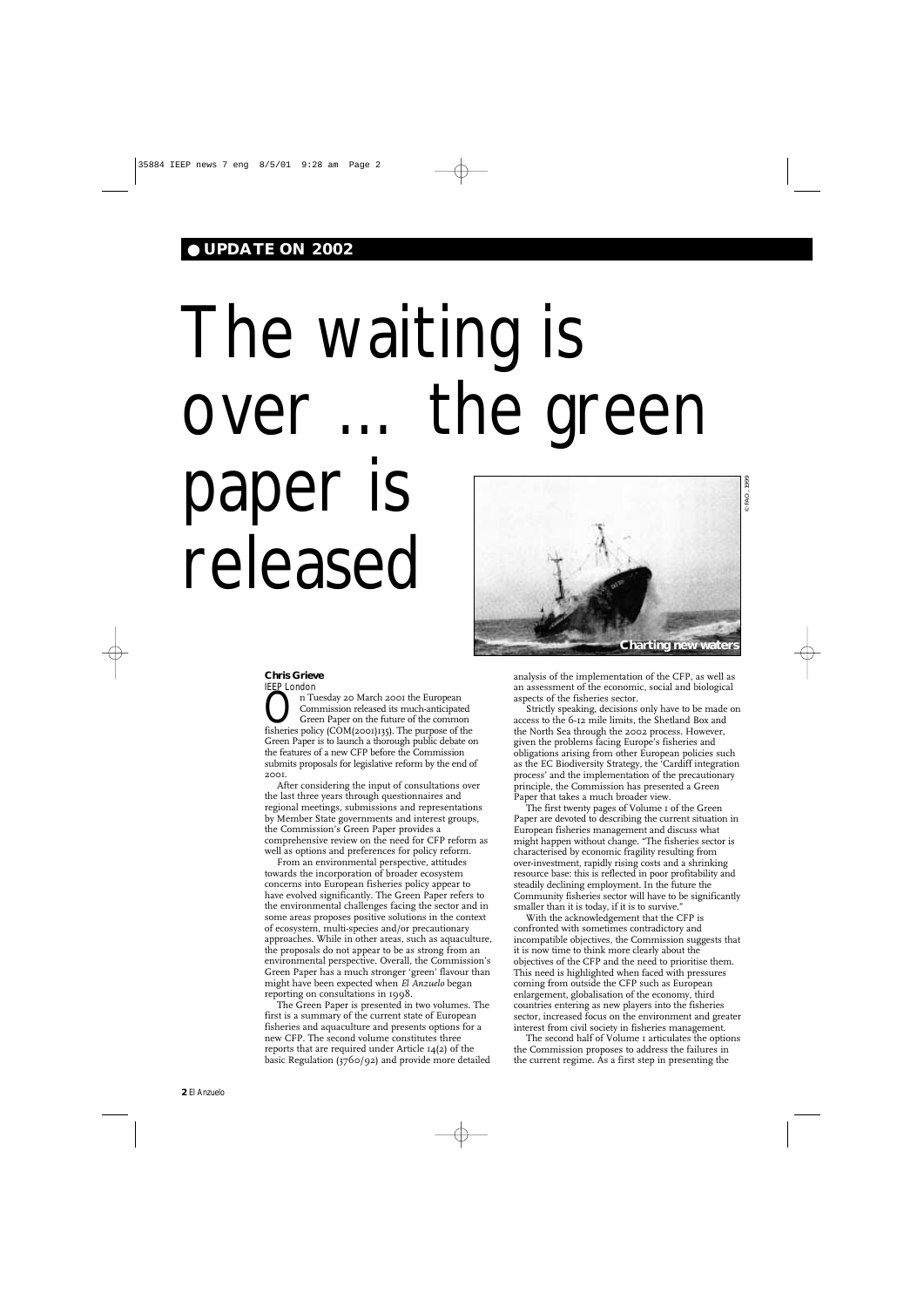options, the Commission identifies ten objectives for the future CFP and suggests that the reform debate should focus on the relative weight given to each of them. High on the list are two that seek to set the CFP on a firm ecological footing:

- establishing responsible and sustainable fisheries that ensure healthy marine ecosystems maintaining the quality, diversity and availability of marine resources and habitats; and
- contributing to achieving environmental objectives set out in Article 174 of the Treaty through appropriate fisheries management action.
	- Other suggested objectives include:
- bringing fleet capacity into line with available resources as soon as possible;
- promoting better and more transparent governance;
- ensuring an economically viable and self-sufficient fisheries and aquaculture sector; and
- $\bullet\,$  ensuring effective enforcement of CFP rules through transparent arrangements which can guarantee a level playing-field across the Union.

Significantly, the Commission has also proposed that a system be developed to monitor and assess the progress of the CFP towards sustainable development and in pursuing the stated objectives. This is complemented by the recommendation that environmental, social and economic indicators and related reference points be developed by drawing on the work of the European Environment Agency and the FAO.

Specific management options are proposed aimed at effectively pursuing the objectives. These range from strategies that strengthen and improve conservation policy to the improvement of governance and the integration of the Mediterranean more properly into the CFP.

What follows is a summary of the key options set

out in the Commission's Green Paper on the future of the CFP.

### **Strengthening and improving conservation policy**

In a bid to avoid what the Commission sees as two major disadvantages of setting annual total allowable catches (TACs), ie, postponing difficult decisions and

El Anzuelo **3**

**'attitudes towards the incorporation of broader ecosystem concerns into European fisheries policy appear to have evolved significantly'**

# ● **Promoting environmental integration within the CFP**

# **Clare Coffey** IEEP London

At the Cologne Summit in 1999, the Fisheries Council was added to the list of Councils to prepare comprehensive strategies on how they would integrate environment into their respective policy areas, if possible including timescales and indicators. Comprehensive strategies were to be ready for the Göteborg Summit in June 2001.

An initial Fisheries Council report was presented to Heads of State in 2000, but this did not include any elements of a strategy, instead just providing an outline of past policies. A second Council report, including an analysis of the situation and some objectives for future action, is under development, led by the Swedish Presidency, and is expected at the Göteborg Summit.

Despite a high level request to the contrary, the Fisheries Council is unlikely to adopt a comprehensive strategy in 2001. Instead wanting to wait until after completion of the 2002 review of the CFP. Yet existing Council and Commission documents recognise the importance of the CFP 2002 review for securing environmental integration. This contrasts with work in other Councils, such as agriculture and transport, where strategies have already been agreed which are now progressing to elaboration and implementation.

To support the work of the Fisheries Council, the Commission adopted a Communication on *Elements of a Strategy for the Integration of Environmental Protection Requirements into the Common Fisheries Policy* (COM(2001)143). The communication sets out, in fairly general terms, the challenge of environmental integration in

relation to the different parts of the CFP. The document accepts the need for further environmental integration, in particular to address overexploitation of stocks, impacts on non-target organisms and the physical environment, overcapacity of European fishing fleets, and impacts from aquaculture production. There is also recognition of the reactive way in which environmental problems have been addressed in the past, not least due to 'insufficient acknowledgement of the need for an environmental approach to deal with the broad spectrum of fisheries issues'.

The communication suggests that the ultimate objective of the CFP should be to contribute to the attainment of the environmental objectives and principles in the EC Treaty. The text makes clear that the 2002 CFP reform should be used to 'embed' the environmental integration objectives and the 'strategic management elements required to achieve them'. Three steps are set out to achieve this: changing attitudes in order to adopt an ecosystem-based approach to fisheries management; accepting EC environmental principles such as precautionary, preventative and polluter pays principles; and defining more specific management actions.

The communication does not suggest actual targets, actions or timetables for the Council. An annual reporting cycle is proposed, however, to inform the Council of progress in applying its strategy, based on a set of indicators. It is also suggested that targets, thresholds or trigger values could be used alongside

indicators. Actual revisions to the strategy could be considered in 2005, following a more substantial evaluation of progress.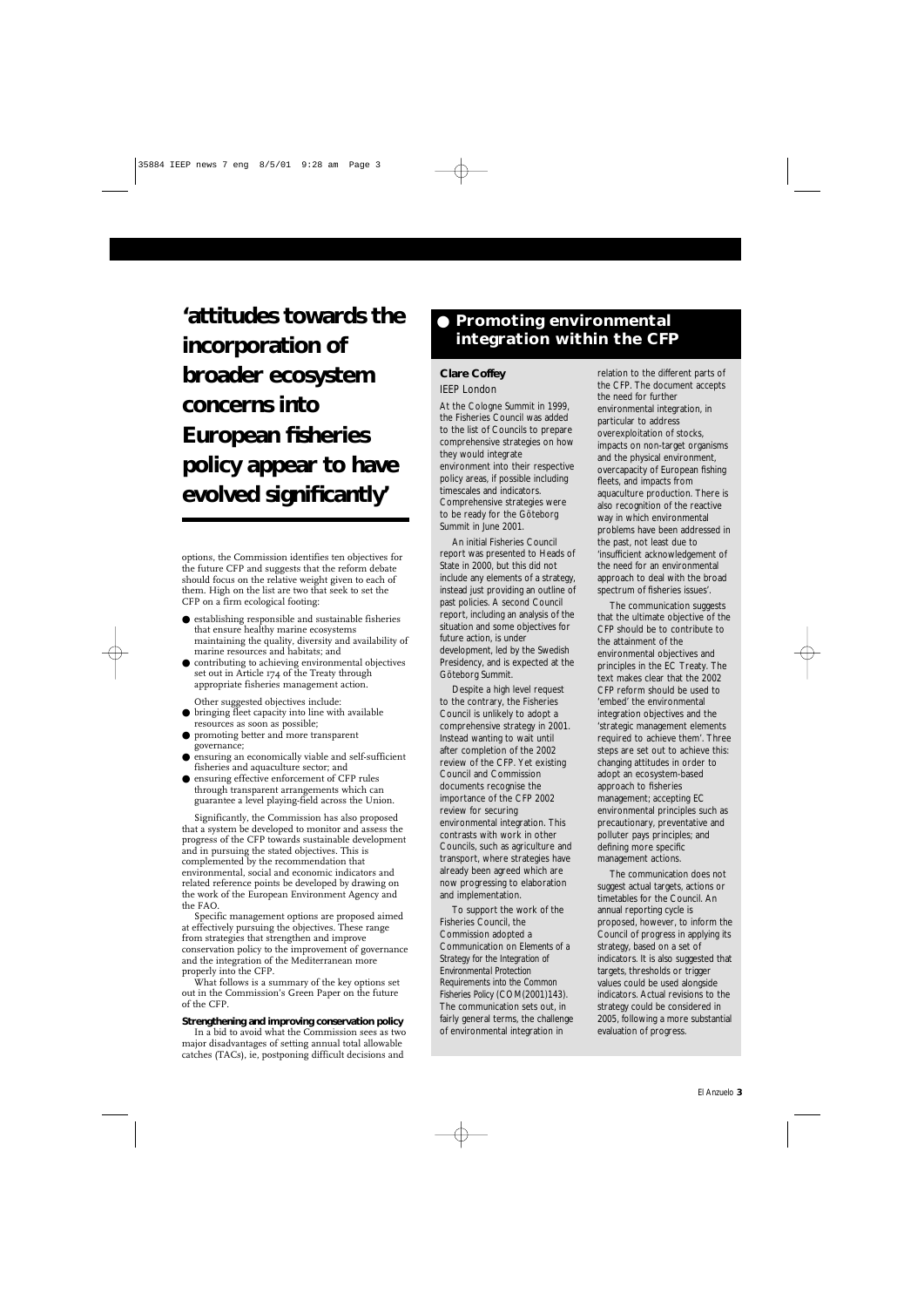# ● **UPDATE ON 2002**

large changes in TAC levels from year to year, a multi-annual approach to fisheries management is proposed. This would involve developing management plans based upon the precautionary approach for the medium term (3-5 years), including the potential to establish multi-species approaches or 'true effort management regimes', as well as incorporate environmental or ecosystem objectives and strategies for key species and habitats. The paper also suggests the actual measures implemented may differ by region.

The need for stronger technical measures to protect juveniles and non-target species is acknowledged. In a desire to open a new debate on technical measures, the paper suggests that measures not yet applied must be explored, eg, discard bans in fisheries that are easy to control, real-time closures or bycatch limits based upon a percentage of the catch. Protection of ecologically sensitive or important areas for non-target species through closures is put forward as a possibility to take into account the environmental dimension of fisheries management.

A key proposal for inshore fisheries is the rolling over and strengthening of the arrangements for the 6-12 mile access regime. Modifying the regime would apparently disrupt the 'long-standing balance of the policy'. In order to continue to protect small-scale fisheries and coastal communities, the Commission suggests that Member States in future be empowered to adopt conservation measures applicable to all vessels operating within their territorial waters. This approach could be supported by a later suggestion in the paper that small-scale 'artisanal' fisheries in fisheries dependent areas could become the beneficiaries of a specific aid programme.

No changes are proposed to the concept of relative stability, access to the Shetland Box or the North Sea.

#### **Promoting the environmental dimension**

The review of the CFP is seen as an opportunity by the Commission to implement the Communication on *'Elements of a Strategy for the Integration of Environmental Protection Requirements into the CFP'* (COM(2001)143), which is discussed in this edition of *El Anzuelo*.

The Commission also signals its intention to launch a debate in the near future on eco-labelling of fisheries products as a mechanism to use market or information based methods to promote sustainability in fisheries to consumers.

#### **Fleet policy**

Establishing a more effective fleet policy in line with multi-annual objectives is seen as a priority. Technological progress increases fishing effort every year and this must be taken into account in the development of a new fleet policy. While it is proposed that over-capacity must be addressed at Member State level, the possibility of regional approaches is also floated, as are special provisions in

favour of small-scale fisheries and favouring environmentally friendly gears or techniques. The Commission strongly suggests that public aid must not contribute to an increase in fishing effort. In fact, in the long term public aid for fleet renewal should be abandoned.

#### **Improving governance**

In order to involve stakeholders earlier in the development of fisheries management strategies the Commission is proposing to establish a network of regional advisory committees. With membership drawn from industry, NGOs, researchers and national officials from Member States with a 'real interest' in the fisheries, the Commission sees these Committees as being co-financed by the Community, national authorities and stakeholders, as well as their management being shared by the players. These Committees would have no formal role in the decision-making process under the current institutional framework but would meet regularly to provide input to management discussions before the Commission drafted formal proposals.

The Commission also acknowledges the need to forge closer links between scientists and the fishing industry, as well as promoting greater transparency in scientific advice within the decision-making process. The Commission indicates its support for initiatives which bring stakeholders, policy makers and scientists closer together.

The Integrated Coastal Zone Management (ICZM) process outlined in a European Strategy (COM(2000)547) could be an important mechanism to ensure coherence between the CFP and national and local policies related to the use of the coastal zone.

#### **Monitoring, control and enforcement**

Efforts to enforce the rules under the current management regime are widely seen by the fishing industry as discriminatory and insufficient. In response to calls for a level playing-field at Community level, the Commission believes further progress is necessary on the co-ordination of national monitoring, control and enforcement policies. More effective infringement follow-up and harmonisation of penalties are also required, as is clarifying the division of responsibilities between national authorities and the Commission.

Exploring the use of administrative penalties as disincentives for non-compliance is proposed. This includes the loss of fishing quotas, withdrawal of licences or repayment of financial aid for vessels that infringe regulations. The possibility of establishing a Community Joint Inspection Structure as a cost-effective way to pool resources and co-ordinate national and Community inspection policies and activities needs to be considered.

#### **Strengthening the social and economic dimension of the CFP**

The Community needs to consider a new approach to economic management of the fisheries sector, says the Green Paper. The catching sector will have to become significantly smaller and the Community must plan for major structural adjustment. Programmes currently in place, such as the Financial Instrument for Fisheries Guidance (FIFG) (2000-2006), can used to promote a more sustainable and economically self sufficient fisheries sector

**'The Commission strongly suggests that public aid must not contribute to an increase in fishing effort'**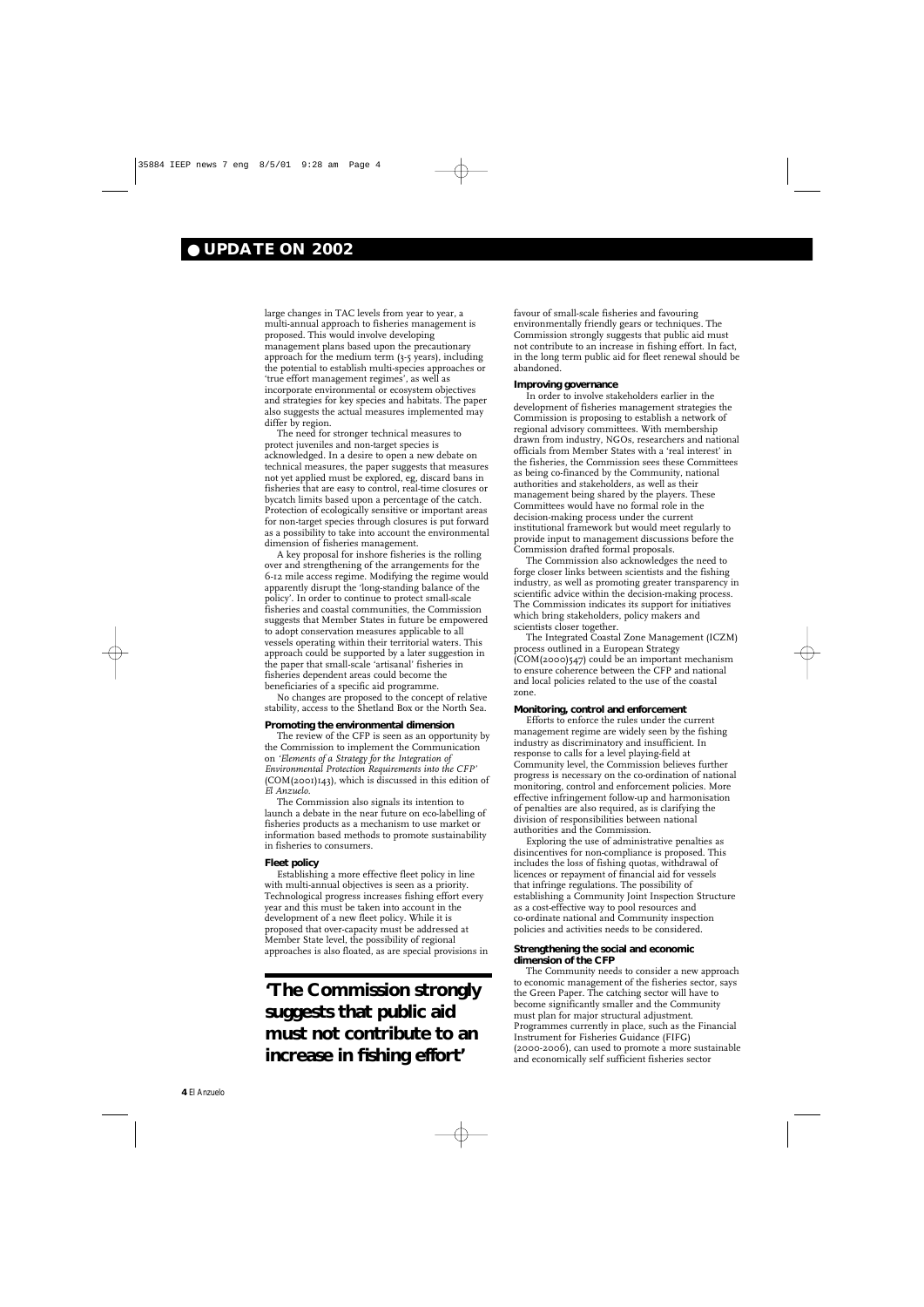

through what the Commission calls 'making use of the margins of flexibility within existing Structural Funds'.

However, the Community also needs to explore mechanisms and management tools that have not been widely used before in Europe. These include market based systems for allocating quotas such as individual transferable quotas and auctions; co-management systems; and access levies for the right to fish for some parts of the Community fleet. An exchange of views between Member States and the Commission is to be organised with a view to reporting on the issues by 2003 or sooner.

#### **Aquaculture**

The Commission puts forward the view that 'aquaculture development has contributed to the supply of fish products without increasing pressure on wild stocks.' Aquaculture provides alternative employment in many fisheries dependent regions and new priorities are called for to support aquaculture. Sustainable farming practices must be adopted alongside the requirements set out by health and quality standards for products. The Green Paper points to the Biodiversity Action for Fisheries as the main vehicle for achieving these goals. Unfortunately there are no clear proposals to bring the sector under tighter environmental control or for developing strategic objectives to guide its future development. The Commission does question the need for the Community to continue to subsidise investments by private companies in production capacity and suggests that future public authority intervention should be for other measures such as research and "clean" technologies rather than aid.

#### **External relations**

In the interest of not undermining the status of the Community as a responsible international player, the Commission is keen to improve the Community's image and credibility in international fora by reforming aspects of its external fisheries policy. Ensuring access for the Community fleet to surplus stocks in the zones of third countries remains an objective of the external policy. However, the Community has to balance conflicting interests and ensure responsible fisheries.

Multilateral co-operation within the international community to improve global governance of fisheries, particularly the conservation and sustainable use of resources should be led by the EC suggests the Commission. Promoting the use of regional fisheries

agreements, rational exploitation of high seas resources, contributing to the application of the precautionary principle and environmental protection requirements are seen as important priorities. As is stepping up the fight on illegal, unreported and unregulated fishing.

Developing countries are increasingly wanting to exploit their own marine resources and develop their own fisheries sectors. The EC's bilateral relations need to adapt to these changes. The Commission suggests that the Community's ambition should be to build sustainable fisheries frameworks with partner coastal states to ensure fleet access as well as a framework for policy dialogue.

#### **Mediterranean**

The integration of the Mediterranean properly into the CFP by improving scientific advice, reviewing technical measures and strengthening of control and enforcement is highly desirable in the pursuit of sustainable development. Strengthening the General Fisheries Commission for the Mediterranean and its subsidiary bodies is seen as an important step in this process. Increasing the focus on Integrated Coastal Zone Management as a basic tool for the management of fisheries and aquaculture activities has potential to secure positive results in integrating fisheries management, environmental concerns and other human uses in the Mediterranean.

At an external level the Commission proposes to give priority to continuing to strengthen multilateral co-operation by periodically convening a Conference of Fisheries Ministers of bordering States. Developing transparent sub-regional co-operation frameworks is also proposed. Finding ways to control fishing activities on the high seas is given a high priority, as is the suggestion that the Community encourage and support fishermen's organisations from all Member States either being created or strengthened.

#### **Research and scientific advice**

The need for interdisciplinary research using knowledge from conventional fisheries research, conservation science, economics and the knowledge held by fishermen is acknowledged. Research priorities need to be better defined, and emphasis needs to be placed on the development of innovative analytical methodologies which deliver 'sufficiently robust insights into complex socio-economic and natural ecosystems in cost-effective ways' in order to improve decision-making.

# **2001 2002**

# ● **TIMETABLE: REVIEW OF REGULATION 3760/92**

Regulation 3760/92 continues unless amended by Council

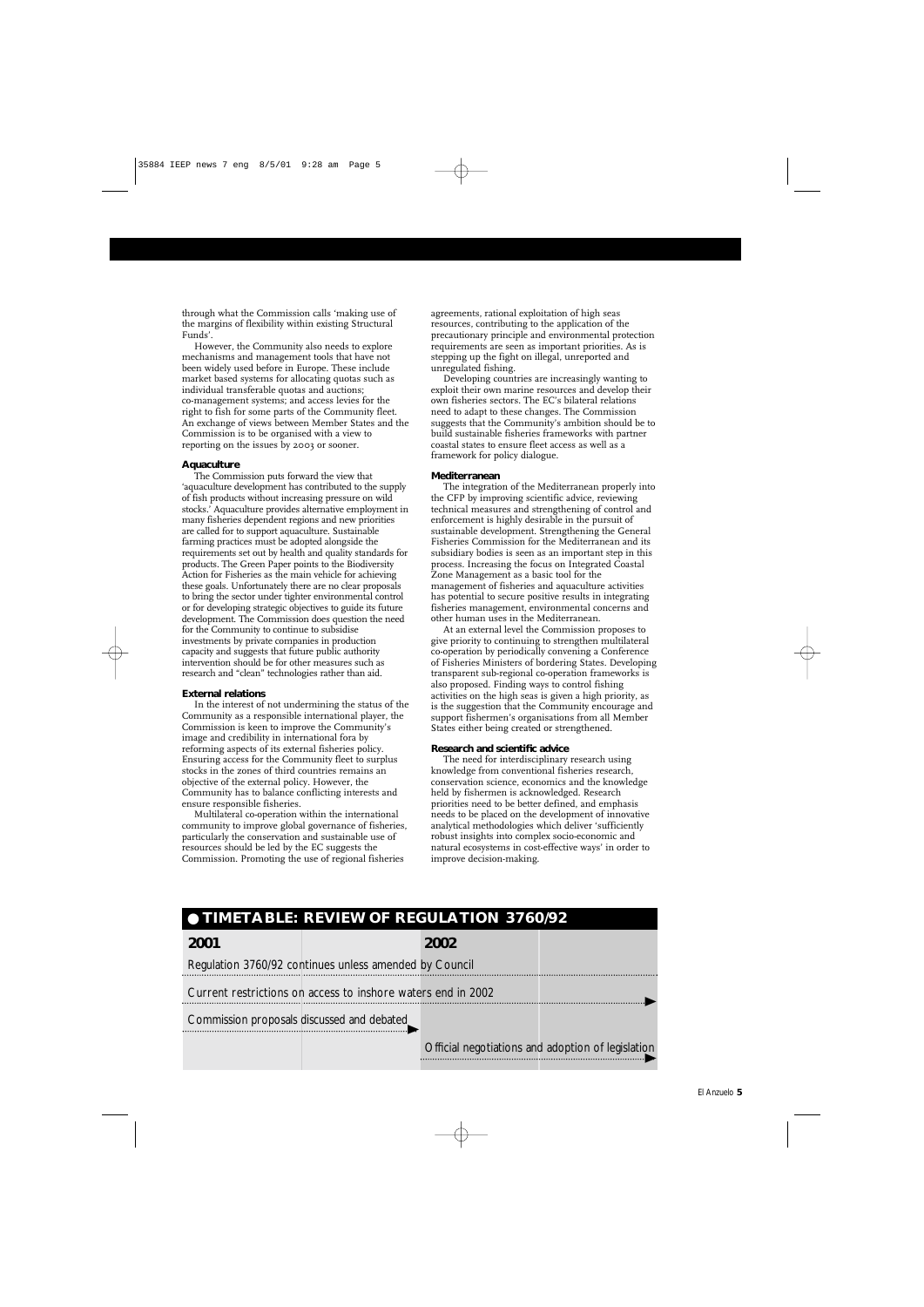# ● **UPDATE ON 2002**

### **Conclusion**

- are the options the right ones?
- do the options go far enough?
- has anything been left out?

Some of the Green Paper's options represent bold steps forward in a challenging political climate and may well prove very controversial for some stakeholders. Although not clearly articulated in the document itself, many of the proposals seem to be consistent with attempts to solve the dilemma faced by politicians, fisheries managers, industry and other stakeholders: how to foster stewardship in the resources and the marine environment. Many of the options, if adopted, could potentially steer a course towards long-term change by committing the decision-makers under the CFP to pursue the objective of sustainable development.

The questions to ask yourself are:

The Commission knows that the stakes are high and is calling for everyone who has an opinion on the CFP to make submissions about the Green Paper to the Director General of the Fisheries DG. Copies of the Green Paper can be obtained from the Commission (details below). A public hearing on CFP reform is being organised by the Commission for 5-7 June 2001 to bring together stakeholders and other interested parties to debate the issues.

- $\blacktriangleright$  conservation and sustainable use of biological diversity;
- $\blacktriangleright$  sharing the benefits of the use of genetic resources;
- ➢ research, monitoring and exchange of information; and
- $\blacktriangleright$  education, training and awareness.

For copies of the Green Paper in the eleven official languages of the European Community go to the Fisheries DG website:

http://europa.eu.int/comm/fisheries/policy\_en.htm

or write to: The European Commission Fisheries DG Rue de la Loi, 200 B-1049 Brussels

- $\triangleright$  promoting conservation and sustainable use of fish stocks and feeding grounds;
- $\blacktriangleright$  promoting technical conservation measures to support conservation and sustainable use of fish stocks;
- $\blacktriangleright$  reducing the impact of fishing on non-target species and marine and coastal ecosystems; and
- $\blacktriangleright$  avoiding aquaculture practices that may effect habitat conservation.

Send your comments by 30 September 2001 to: Mr Steffen Smidt Director General Fisheries DG Rue de la Loi, 200 B-1049 Brussels

or to this email address: fisheries-greenpaper@cec.eu.int

# ● **BIODIVERSITY ACTION PLAN FOR FISHERIES**

## **Chris Grieve**

IEEP London Over a year after the first draft of the Biodiversity Action Plan for Fisheries appeared, the Commission has officially adopted the plan as part of the EC Biodiversity Strategy. Tuesday 27 March 2001 saw the Commission adopt four sectoral plans: fisheries; natural resources; agriculture; and economic and development co-operation.

In order to fulfil the European Community's obligations under Article 6 of the Convention on Biological Diversity the EC Biodiversity Strategy (COM(1998)42) was developed by the Commission. The Strategy defines a framework to develop sectoral plans based on four 'horizontal objectives':

Four additional objectives were articulated in the Strategy relevant to the fisheries and aquaculture sector:

The Biodiversity Action Plan for Fisheries sets out key areas for action aimed at pursuing the above objectives. The Commission sees the reform of the CFP as the major opportunity to implement the most significant actions for the commercial fisheries sector proposed under the action plan. Actions aimed at the aquaculture sector are also proposed under the plan, although these rely mainly upon promoting action

rather than putting forward concrete measures.

In pursuit of conservation and sustainable use of fish stocks and the marine environment the action plan proposes as a first priority to reduce fishing pressure on commercially exploited species through the development of long-term management plans for all major stocks within five years. More ambitious targets than previously adopted will also be sought for the reduction of fishing fleet overcapacity.

The second priority of the action plan is to apply the precautionary approach to non-target species and define limit and reference points in a similar way as commercial stocks. Complementary tools such as closed areas or no-take zones may be implemented on a case-specific basis. Other measures will be pursued including greater selectivity of fishing gear. High priority actions to enhance the knowledge base and strengthen research and monitoring are put forward.

In relation to aquaculture, the plan seeks to promote action aimed at reducing environmental impacts, limiting introductions of alien species, promoting animal health and strengthening research to enhance knowledge in this area.

The Commission envisages establishing a Biodiversity Expert Committee covering all four action plans, with membership drawn from Member States and participation by NGOs, industry and other civil society stakeholders as observers, to share information and promote complementary actions at Member State and Community levels.

There is an ongoing imperative to promote awareness of biodiversity concerns and the benefits of biodiversity conservation. A workshop on the four action plans is planned (see EU Scene, this issue for details). Now that the plans have been launched, the next steps are to ensure they are translated into concrete action.

You can download copies of the EC Biodiversity Action Plans in the eleven official languages from http://biodiversity-chm.eea.eu.int

**'The Commission knows the stakes are high and is calling for submissions about the Green Paper'**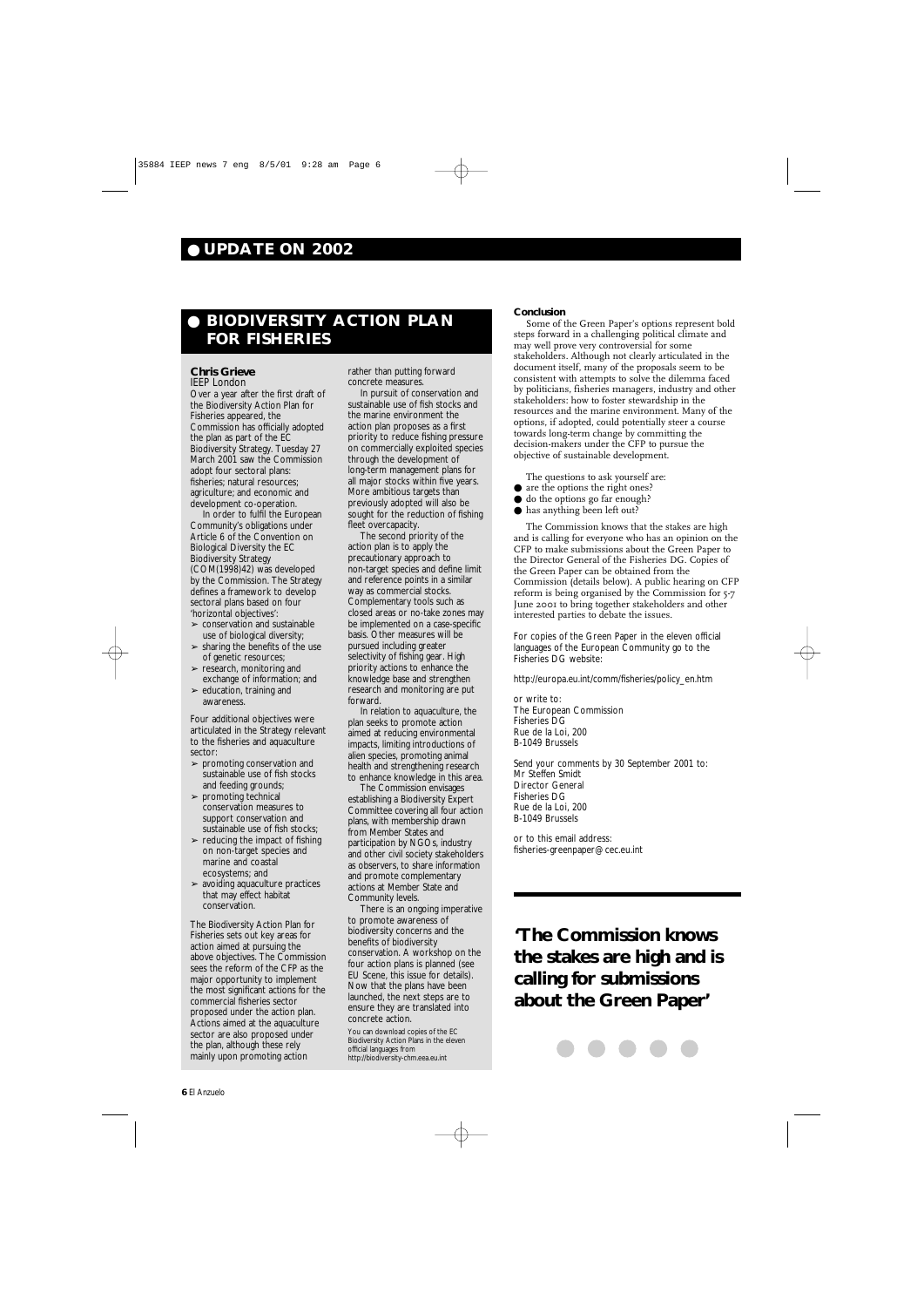# ● **EUROPEAN SCENE**

# **Controversy over Marine Stewardship Council labelling scheme**

#### *Chris Grieve*

## *IEEP London*

**The recent certification of the New Zealand Hoki Fishery to the Marine Stewardship Council standard has sparked a war of words between some environmental groups and the MSC. A leading NGO in New Zealand, the Royal Forest and Bird Protection Society, is calling for the certification, conducted as an independent process, to be revoked because over 5,600 seals were taken as bycatch in the fishery over a ten year period up to 1998. Responding to the certifier's assessment that the risk of bycatch levels to seal populations is insufficient, the Society disputes that the fishery is sustainable and that the precautionary approach is being taken seriously. The RFBPS also asserts that the certification of the fishery calls into question the integrity of the MSC process.**

**In defence of the MSC programme, Brendan May, MSC's Chief Executive, has said that it provides a valuable tool in improving fisheries management. With the fishery now committed to an action plan which will be under public scrutiny, Mr May asks "How, other than through the MSC, could the environmental community have persuaded a fishery to publicly agree to a series of corrective actions … in order to retain the right to use our logo."**

**The debate raises some important questions relating to eco-labelling schemes that perhaps should be asked in light of another MSC certification currently underway for the South Georgia Patagonian Toothfish Fishery, a fishery of global significance:**

- **which would yield better results certifying a fishery before or after corrective actions are taken?**
- **what does the precautionary approach mean in an operational context? who should decide the acceptable level of 'risk'?**
- **if the level of bycatch, of seals for example, is sustainable or is thought to have little impact upon ecosystems, should it influence certification? who should decide?**

For more information: http://worldcatch.com/ (press releases of 21 March 2001). For the Public Summary Report on the NZ Hoki Fishery: www.msc.org

**Hoki and New Zealand fur seal caught in the same net**





© Robert M. Warneke & Martin W. Cawthorn, 2000

**EU implements emergency measures for cod**

In follow up to the December Fisheries Council conclusions to significantly reduce cod catches, the European Commission has developed emergency measures to protect and boost recovery of stocks in the North Sea and waters west of

Scotland. A ten week seasonal closure of cod spawning grounds in the North Sea began on 14 February 2001. Complementary measures protecting two spawning areas in waters west of Scotland began in March. Fishing in closed areas will reopen at the beginning of May. Long term recovery plans for cod from these waters are being developed by the

Commission with indications that plans may be ready for Council consideration in

#### June this year.

For further details contact: Chiara Gariazzo, Communication and Information Unit, DG Fisheries,

Commission of the European Communities;

tel +32 2 299 9255;

fax +32 2 299 3040;

email chiara.gariazzo@cec.eu.int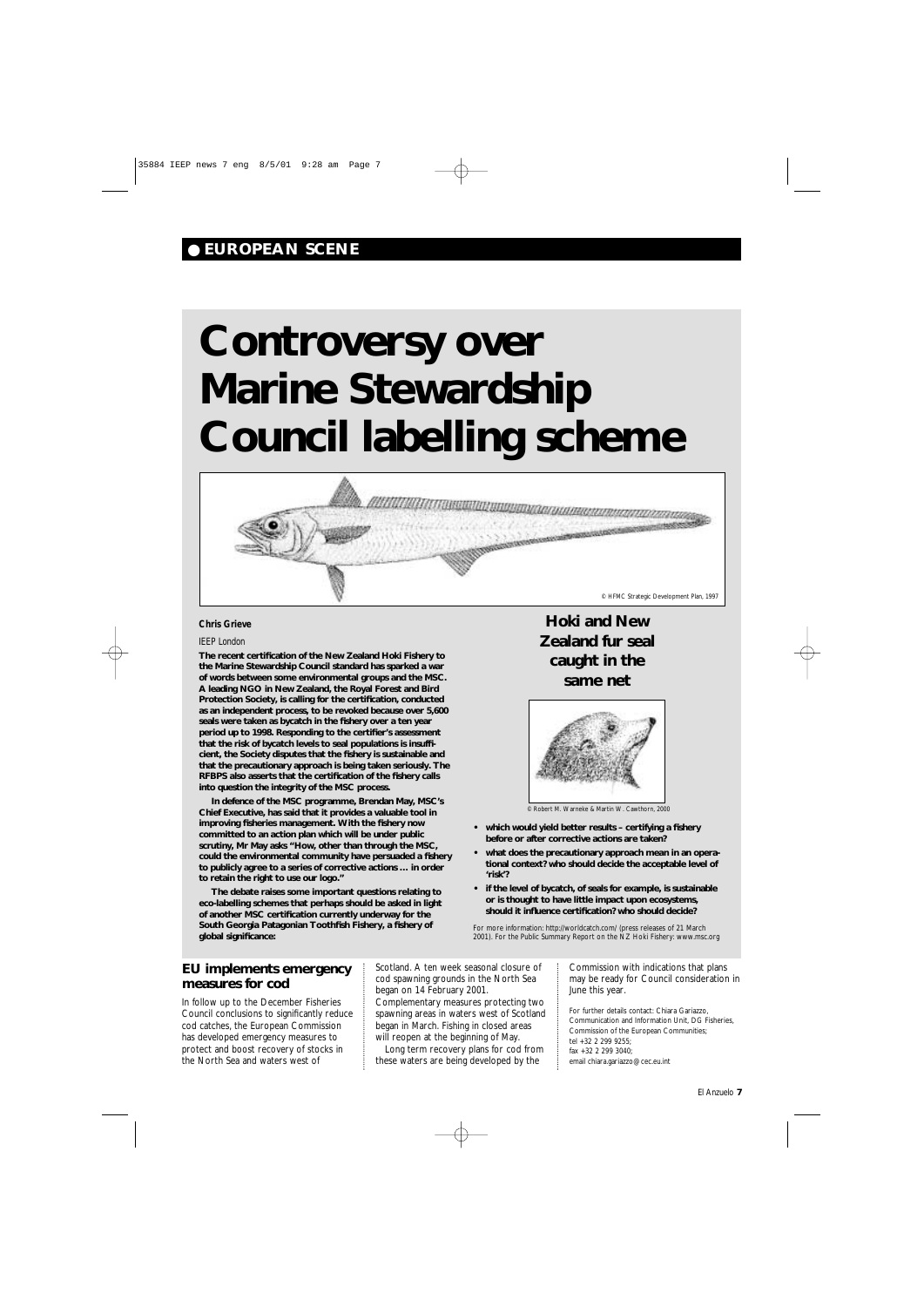# **UK House of Lords point to failures of CFP**

A hard-hitting report, released in January 2001, by the UK House of Lords European Union Sub-Committee into the prospects for reform of the EU Common Fisheries Policy concludes that the CFP has 'totally failed to achieve its fundamental objective of ensuring that fishing capacity and effort is consistent with self-sustaining fish populations and food chains'.

The report, entitled *Unsustainable Fishing: What is to become of the Common Fisheries Policy?,* aims to influence CFP reform. Taking oral evidence from a number of experts the report makes several recommendations. First, that the key objective of the CFP should be sustainable development; that considerably more funding is needed to ease the transition for fisheries communities facing a loss of traditional activities; and finally that much closer integration of environmental and fisheries policy is required in order to start addressing the wider ecological implications of fishing. For further details contact: Tom Radice, Clerk to Sub-Committee D; tel +44 (0)20 7219 3015; fax +44 (0)20 7219 4931; email:

radicet@parliament.uk

# **Slow progress on implementation of CFP by EU candidate countries**

An EU Commission report, published in November 2000, entitled *Enlargement Strategy Paper: Report on progress towards accession by each of the candidate countries* found that candidate countries from Central and Eastern Europe are unlikely to meet the necessary standards to implement the CFP within the next two years. While some countries have taken steps to implement legislation and administrative arrangements generally progress has been slow.

As the most significant fishing nation on the waiting list, Poland has taken action on structural policy and quotas. However the report finds that insufficient staff and government resources leaves Poland's implementation capacity weak with an acceptable fishing vessel register and electronic Vessel Monitoring System still to be developed. According to the report, Estonia, Lithuania and Malta have more significant work to do in order to meet CFP requirements. Various stumbling blocks are apparent, ranging from a lack of strategic guidance to inadequate legal and administrative structures. Latvia has made more progress, as has Slovenia, which is reported by the Commission to be 'nearly able to meet CFP requirements'. For further details contact: Chiara Gariazzo, Communication and Information Unit, DG Fisheries, Commission of the European Communities; tel +32 2 299 9255; fax +32 2 299 3040; email: chiara.gariazzo@cec.eu.int

# **Greek aquaculture booms while concerns grow about impacts on wild fish**

Greek fish farmers increased production last year by 45% over 1999, with most farmed fish being exported to Italy and growing demand from France, Britain and Spain. Production is expected to grow an additional 10% in 2001. Greece's aquaculture explosion is being mirrored around the world and has been met with some alarm.

Analysis from a recently completed global study by Dr Daniel Pauly of the University of British Columbia in Canada, called *Down with fisheries, up with aquaculture? Implications of global trends in the mean trophic levels of fish*, shows that the relative position of farmed fish within the food chain has been rapidly increasing in almost all regions of the world outside Asia. With a single pound of fish eating species, such as cod, demanding five pounds of wild caught fish

in the form of meal and oil for feeds, the trend toward farming carnivorous fish means that many types of aquaculture are contributing to a world-wide collapse of wild fisheries. Even vegetarian fish, the report finds, are now beginning to be fed fishmeal and fish oil for faster weight gain.

For further details contact: Dr Daniel Pauly, Fisheries Centre, University of British Columbia, 2204 Main Mall, Vancouver, B.C. Canada V6T 1Z4; tel +1 604 822 2731; fax +1 604 822 8934; email: d.pauly@fisheries.ubc.ca

# **Marine Environmental Protection Schemes**

The Irish National Strategy Review Group on the Common Fisheries Policy recently promoted Marine Environmental Protection Schemes (MEPS) in their report 'Proposals and Recommendations for the Review of the CFP 2002'. Loosely based on the Rural Environmental Protection Schemes, the aim of MEPS is to encourage those with fishing and aquaculture interests in common bays or seas to take active responsibility for the environmental management of waters of mutual interest. For further details contact: cfp@bim.ie

# **International Plan of Action on Illegal, Unreported and Unregulated Fishing**

Progress was made on the International Plan of Action on Illegal, Unreported and Unregulated Fishing (IUU) at the recent Food and Agriculture Organisation (FAO) Committee on Fisheries meeting held in Rome on 26 February to 2 March 2001. The Plan of Action was approved by the Committee and will now go forward for adoption by the FAO Council in June 2001.

The Plan of Action attempts to address all illegal fishing activities which contravene national laws, measures adopted by Regional Fisheries

Organisations or international obligations. Unregulated fishing is also an important component of the Plan, with the setting out of measures to combat high seas fishing activities that are inconsistent with State responsibilities under international conservation and management law. Measures are also established for non-party vessels fishing in contravention of regulations in the areas managed by RFOs. In an attempt to tackle the

practice of vessels flying 'flags of convenience', the Action Plan makes an explicit link between vessels and the State whose flag it flies, as well as making it the responsibility of States to monitor compliance of those vessels under its jurisdiction with national, regional and international fisheries regulations. Beyond the catching sector, the Plan also calls on States to enhance control and enforcement relating to landing and marketing of catches not only by vessels under their jurisdiction, but also the vessels of other States. In order to speed the implementation of measures, a call is made for national plans of action by States.

After the FAO meeting in Rome, BirdLife International condemned the world's States for failing to take tougher action to combat pirate fishing, saying that the plan was watered down from earlier drafts and still left too many loopholes. "The Plan of Action finally agreed will hardly leave pirate fishers quaking in their boots," said Euan Dunn RSPB Fisheries Officer who attended the meeting on behalf of BirdLife International. For further details contact: Euan Dunn, Marine Policy Officer, RSPB, tel +44 (0)1767 680 551; fax +44 1767 692 365; email: euan.dunn@rspb.org.uk; or visit: http://www.fao.org/fi/default.asp

# **Finnish study on fish farming**

Finland's fish farming regulatory system has been the subject of a study by the Finnish

# ● **EUROPEAN SCENE**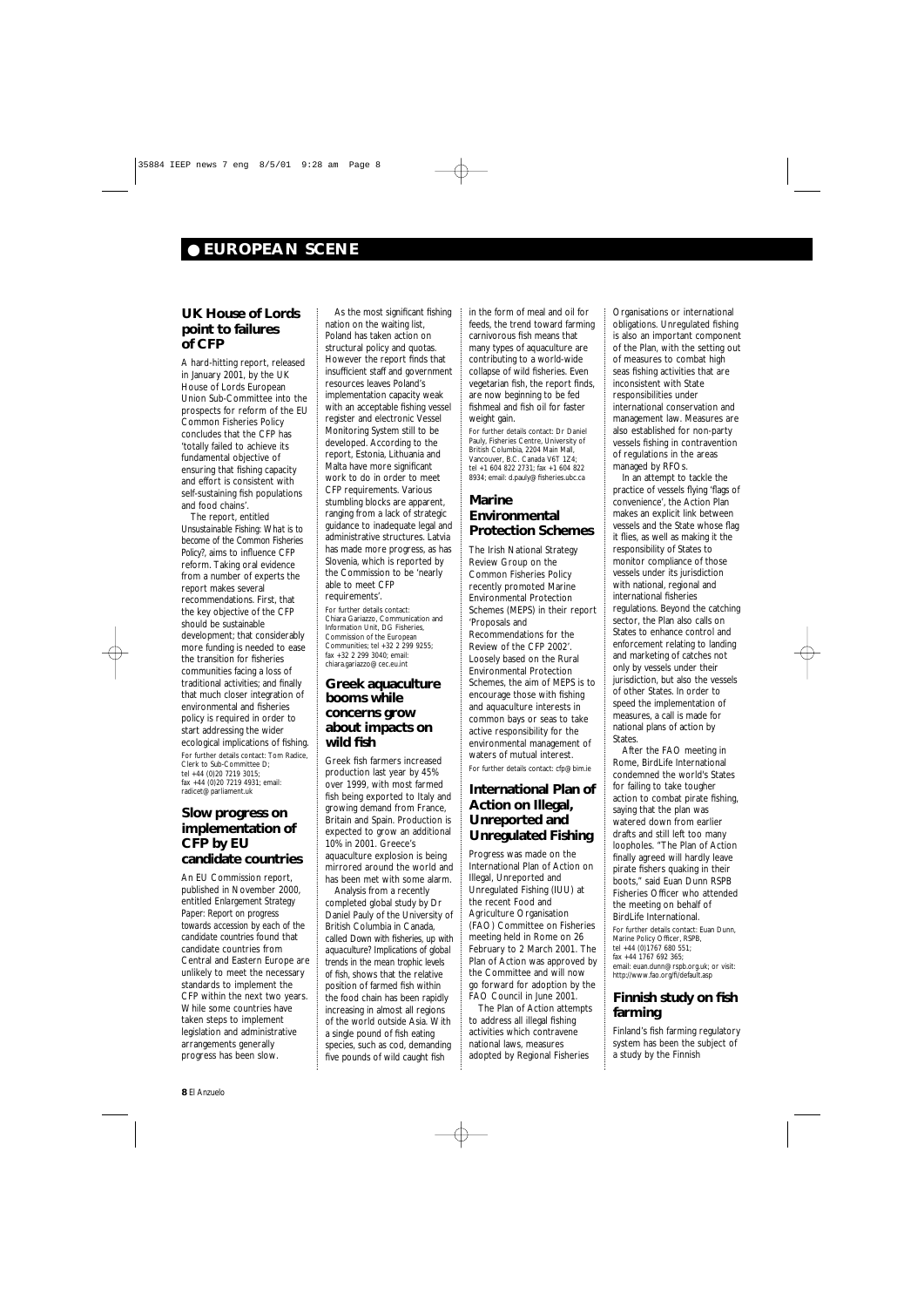Environment Institute. Two reports have been published in Finnish: *Environmental Regulation of Fish Farming in Finland-Present State and Development Perspectives*, Riku Varjopuro (Ed.), 2000, Finnish Environment 439; and *Permit system in fish farming: entrepreneurs*, Riku Varjopuro and Eeva Furman, 2000, Finnish Environment, 380. Contact details: Riku Varjopuro, tel +358 (0) 94030 0331, fax +358 (0) 94030 0391, email: riku.varjopuro@vyh.fi

# **Fisheries subsidies reform workshop held in Geneva**

The relationship between fisheries subsidies, overcapacity and fisheries management regimes was the subject of a UNEP workshop held on 12 February 2001 in Geneva. Attending were representatives of 63 governments, six intergovernmental organisations, including FAO, OECD, the European Commission and WTO, as well as a number of NGOs and fisheries experts. While opinions differed on the relative importance of fisheries subsidies as a cause of overcapacity and overfishing, agreement was reached in identifying key analytical challenges, concerns, existing tools and options for addressing fisheries subsidies, as a contribution to enhancing the sustainable management of the resource. A call was made for more international cooperation and action by relevant intergovernmental organisations to address unsustainable fisheries management. For further details contact: Hussein Abaza, UNEP; tel +41 22 917 8179; email: hussein.abaza@unep.ch; http://www.unep.ch/etu/trade/fishery/fish sub.htm

# **Crisis deepens for vulnerable**

# **deepwater fisheries**

At its annual meeting in London which finished on 24 November 2000, the North East Atlantic Fisheries Commission (NEAFC) did not implement urgent

# **Raising awareness of the benefits of fish refugia in Greece**

**The establishment and operation of fish refugia is increasingly becoming acknowledged as a fishery management tool that may contribute towards reversing the critical condition of fisheries throughout the world. In Greece, the applicability and potential benefit of fish refugia is not known – information is lacking and very little concrete progress has been achieved in this field to date.**

**Along the 15 000 kilometres of Greek coastline, thousands of islands and islets harbour small coastal communities that have survived for hundreds of years largely dependent on small scale coastal fisheries. In fact, the coastal fishery sector in these areas represents over 90% of the national fishing fleet. However, the depletion of fish resources is making it increasingly difficult for small scale fishers to secure their livelihoods. In searching for potential solutions to a very complex problem, fish refugia may emerge as a very useful tool in**

**Greece. The coastal nature of fishing activities, the geomorphology of the coastline and the presence of warm, shallow nursery grounds in inshore areas, are all positive factors to be considered. The plight of the fishers and their own desire to seek practical solutions is also an important element. This is why WWF**

**Greece has teamed with professional fishermen of the island of Kastellorizo to establish a pilot fish refuge and develop targeted awareness activities to promote the potential benefits of fish refugia. The project was implemented in November 2000 following a proposal made to WWF Greece by the fishermen to protect one of the island's important fish nurseries and spawning areas. These waters are home to a large diversity of commercially important fish such as the parrot-fish, red mullet and snapper as well as the endangered Mediterranean monk seal. In fact, the entire land and sea area of Kastellorizo is included in the EU Natura 2000 Network.**

**The project will aim to establish a closed area through the formulation of a regulation, issued by the local port police. On the basis of this regulation, the proposed sea area will be closed to all types of fishing gear for three years. During the course of the project, fish resources will be monitored within the closed area, as well as in other relevant fishing grounds. The assessment and other monitoring activities will be implemented with the participation and collaboration of the local fishermen, using their own fishing vessels and gear. Appropriate awareness activities such as meetings, workshops and films will be organised on a national scale. Exchange trips to other sites may also be arranged in order to promote awareness about the potential benefits of fish refugia.**

For further details contact: Giorgos Payiatas, Marine Officer, WWF Greece, 26 Filellinon Street, 105 58 Athens, Greece; tel +30 1 33 14893; fax +30 1 32 47578; email: g.payiatas@wwf.gr



Fishing boats of Kastellorizio

### **by Giorgos Payiatas** *WWF Greece*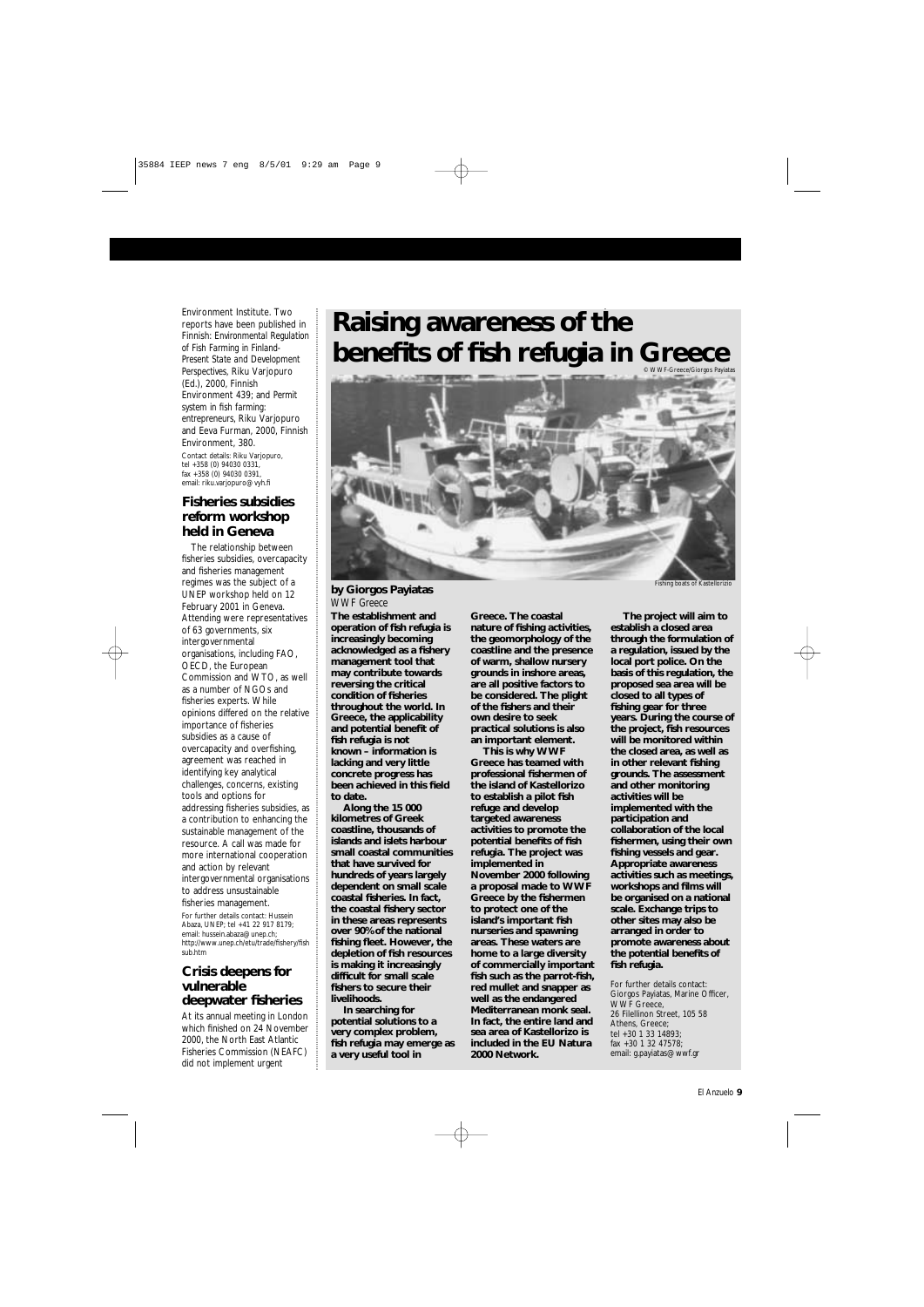management measures to protect deepwater fish stocks and their habitats. Instead, NEAFC delayed consideration of the issue in the first instance until March 2001, but it is now delayed until further notice. NEAFC did agree to improve reporting routines for better monitoring of deep sea species in the meantime. This was despite scientific advice from ICES which recommended a combination of different management actions including drastic reduction of catches through a general licensing system combined with TAC's, seasonal and area closures and gear limitation such as a general ban on trawling for some deep sea fisheries and/or areas. It even mentioned zero total allowable catches for 'a few years' in order to protect the most sensitive habitats.

In a press release on 27 November 2000, Greenpeace, Seas At Risk, WWF and BirdLife International expressed their 'extreme disappointment' at the failure of NEAFC to agree any action on deepwater fisheries. While acknowledging that measures will take time to develop, the NGOs thought NEAFC 'should have decided on an interim suspension of the fishery, in line with the precautionary approach'. For further details contact: Monica Verbeek, Policy Officer (Fisheries, species & habitats), Seas At Risk; Drieharingstraat 25, NL-3511 BH Utrecht; tel/fax +35 1 21 464 7255;email: mverbeek@seas-at-risk.org; http://www.seas-at-risk.org

# **Northern hake stocks require emergency measures**

Scientific advice in late 2000 on northern hake stocks from the North Sea to the Bay of Biscay indicated they have a high risk of collapse. Against this backdrop the fisheries Council agreed to reduce total allowable catches by 41-55% depending on the zone. In order to implement emergency protection measures, or a longer-term recovery plan, the Commission has held several

meetings with Member State officials and relevant fishing industry representatives.

Measures being considered include technical measures to protect juvenile hake and the establishment of sensitive areas. Control measures will also be set up to ensure that quotas are not overshot. The Commission has sought more information from Member States regarding the nature of the fishery and fleet dynamics prior to developing proposals.

For further details contact: Chiara Gariazzo, Communication and Information Unit, DG Fisheries, Commission of the European Communities; tel +32 2 299 9255; fax +32 2 299 3040; email chiara.gariazzo@cec.eu.int

# **Blue whiting risks stock collapse after negotiations fail**

In their fifth consecutive meeting in February in Reykjavik, the EU, the Faroe Islands, Greenland, Iceland and Norway failed once again to

come to agreement on how to share total allowable catch of blue whiting in the North East Atlantic, despite scientific warnings over the state of stocks. The negotiations, which take place under the framework of the North East Atlantic Fisheries Commission, failed after four rounds last year because the total catch demanded by member Parties, including the European Community, added to 170% of the recommended TAC. The European Commission has expressed grave concern about the breakdown in negotiations and the potential adverse consequences for the blue whiting stock and has called for talks to be resumed 'in good faith and without delay'. For further details contact: Chiara Gariazzo, Communication and Information Unit, DG Fisheries, Commission of the European Communities; tel +32 2 299 9255; fax +32 2 299 3040; email: chiara.gariazzo@cec.eu.int

# **What lives in the oceans?**

A large-scale international programme called the Census of Marine Life (CoML) is aiming to assess and explain the diversity, distribution and abundance of organisms in the world's seas. The effort, which is now well underway, will be a valuable tool for marine conservation and fisheries management and will also aid nations in complying with the Convention on Biological Diversity.

CoML has a Secretariat based in Washington DC, an international Scientific Steering Committee and will require a budget of US\$1 billion over 10 years. A first focus is on the establishment of a Global Ocean Biogeographical Information System, with initial grants totaling US\$3.7 million awarded to eight projects involving sixty-three institutions and fifteen nations. Project activities include electronic tagging of

# ● **EUROPEAN SCENE**

# Proposal for sustainable cod fishery in the Baltic Sea

## **Ralf Döering**

*fisheries economist, Germany* **The cod population in the Baltic Sea has significantly decreased in the last ten years due to intensive fishery practices and low recruitment. Consequently, decreased predation by cod on herring and sprat has led to increased populations of these species and increased pressure on zooplankton abundance. These alterations to the balance of the fish community between 1980 and 1990 represent one of the most dramatic ecosystem changes in the Baltic last century and a severe economic crisis for fisheries.** 

**In September 2000 in Tallin, Coalition Clean Baltic (CCB) made a**

**proposal to the International Baltic Sea Fishery Commission (IBSFC) to adopt a new approach for management of the cod fishery. The approach, which advocates moving beyond just reducing fishing quota (TACs), combines ecological, social and economic aspects. It would see the introduction of selective trawl nets; economic compensation for fishermen introducing the selective trawl nets – to cover associated profit losses; and a ban on industrial fishing for**

**fishmeal, which has a large negative impact on sprat and herring stocks.**

**CCB also emphasised that further research must be encouraged in order to assess a sustainable level of**

**fishing effort once stocks recover. CCB is currently developing a longer-term strategic proposal for sustainable fisheries in the Baltic which it will present at the next IBSFC meeting in September 2001.**

**In an extraordinary meeting on 13-14 March 2001, the IBSFC agreed upon three new technical measures to allow juvenile cod to escape from trawl and Danish seines. The measures include increased mesh sizes and the use of a new square mesh window to improve cod selectivity.**

For further details contact: Coalition Clean Baltic, Ostra Agatan 53, SE-753 22 Uppsala, Sweden; tel +46 18 71 11 55 fax +46 18 71 11 75; email: secretariat@ccb.se; http://www.ccb.lt or, IBSFC: http://www.ibsfc.org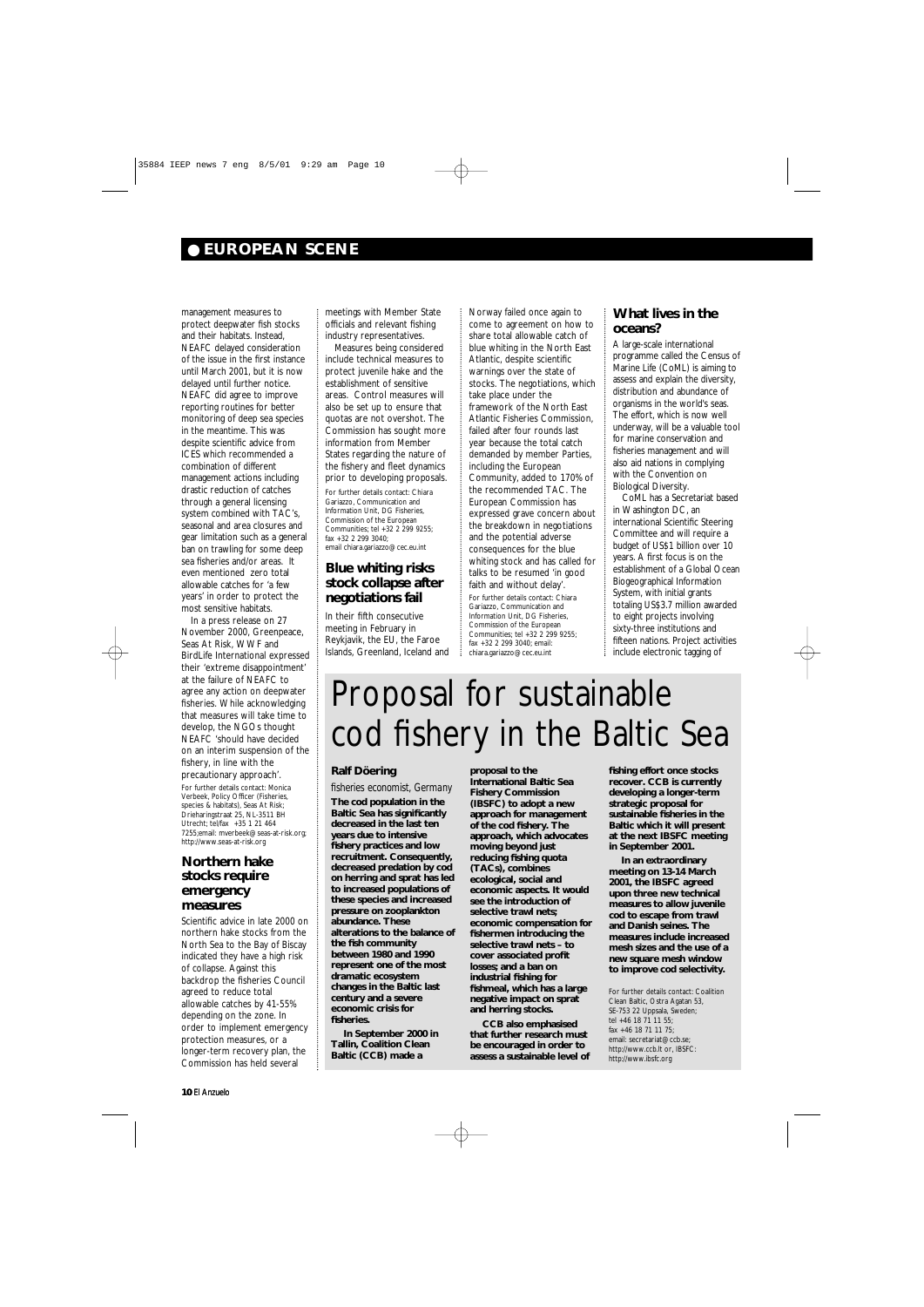large marine creatures as well as research into the history of marine populations over the past 500-1,000 years.

For further details contact: Cynthia Decker, Director, Census of Marine Life Secretariat, CORE, Suite 800, 1755 Massachusetts Avenue, Washington DC 20036, USA; tel +1 202 332 0063 ext 265; fax +1 202 332 9751; email: cdecker@brook.edu; http://www.coml.org

# **Norway resumes whale product exports**

Despite an international moratorium on the hunting of whales, the Norwegian Minister for Fisheries announced on January 16 2001 that Norway would resume the export of whale meat and whale fat. The European Commission has denounced Norway's action stating that it goes against the position supported by the European Union and Member

States through the CITES Convention and is against Community legislation embodied in the Habitats Directive.

The International Whaling Commission (IWC) banned commercial whaling in 1986, and since then only Japan and Norway have continued hunting, under a provision that allows whaling for 'scientific purposes'. With no domestic market for whale meat, it is expected that Norway will to export to Japan, Iceland and Peru. The resumption of whale meat trading is likely to meet with strong opposition from countries such as the United States, Australia and New Zealand, possibly resulting in sanctions.

For further details contact: Dr Nicola Grandy, International Whaling Commission, The Red House, 135 Station Road, Impington, Cambridge, UK CB4 9NP; tel +44 (0) 1223 233971; fax +44 (0) 1223 232876; email: iwc@iwcoffice.org

# **EC Biodiversity Action Plans to be launched**

IEEP in co-operation with the European Centre for Nature Conservation (ECNC) is organising a one day workshop in Brussels on 22 May 2001 for 80-90 invited participants to launch the Commission Communication on the four EC Biodiversity Action Plans (BAPs) and the chapeau of cross-cutting issues. The workshop has two aims: to raise stakeholder awareness of the EC Biodiversity Strategy, particularly the individual BAPs; and to encourage the involvement of stakeholders in their implementation. Four Action Plans have been developed by the European Commission, including a fisheries plan. Each Plan will be presented at the workshop, followed by presentations relating to implementation challenges. Participants from the range of stakeholder groups, including government, industry, NGOs and research, will be invited to discuss a variety of practical implementation strategies. IEEP and ECNC intend to publish a workshop report in the latter half of 2001.

■ This IEEP study, funded by the Esmée Fairbairn Foundation, explores the benefits of introducing an EU-wide programme of financial incentives to encourage more sustainable fishing practices. Drawing lessons from EU agri-environment schemes, and building on examples of EU environment-fishery funding in the Netherlands, Ireland, UK, Spain, Italy and Greece, the report looks at different ways that incentive payments could be used to benefit the environment and address the current crisis in the fisheries industry. The report makes policy recommendations targeted at the upcoming review of the CFP in 2002 and demonstrates how Member States could use existing EU funding schemes to support sustainable fisheries

For further details on the EC Biodiversity Action Plans contact: Carlos Martin Novella, DG Environment; tel +32 2 296 3976; email: carlos.martin-novella@cec.eu.int

# **Seminar on fisheries and the environment**

The Swedish Society for Nature Conservation is holding a one-day fisheries seminar on 12 June 2001. The meeting will be held in Göteborg, Sweden, and will consider how EU fisheries policy influences fish populations and the wider marine environment.

The event is one of a series

effectively marking the end of the Swedish Presidency of the EU Council.

For further details contact: Mr Anders Friström, Swedish Society for Nature Conservation, tel +46 8 702 6528, email: anders.fristrom@snf.se; www.snf.se/snf/seminarier



**Financing Environmentally Sensitive Fisheries in the EU** 



El Anzuelo **11**

#### Name

**Organisation** 

**IEEP London is an independent body for the analysis and advancement of environmental policies in Europe. While a major focus of work is on the development, implementation and evaluation of the EC's environmental policy, IEEP London has also been at the forefront of research and policy development in relation to the integration of environmental considerations into other policy sectors.** 

**This Newsletter is part of IEEP's work programme on Policy Measures for the Sustainable Management of Fisheries which aims to identify, develop and build a consensus around alternative approaches, with a view to influencing the review of the Common Fisheries Policy in 2002.**

|         | of meetings to explore how EU | THE TEDOIT CAIL DE            |
|---------|-------------------------------|-------------------------------|
| Address | environmental policies can be | downloaded on the IEEP        |
|         | used to secure environmental  | website                       |
|         | improvements nationally and   | (http://www.ieep.org.uk/fish  |
|         | across the EU. The fisheries  | -incen.pdf), or a copy can be |
|         | seminar will precede end of   | ordered from                  |
|         | Heads of State Summit         | central@ieeplondon.org.uk     |
|         |                               |                               |

**The Newsletter is funded by the Esmée Fairbairn Foundation. It is sent free of charge to key practitioners in the Member States of the European Community. If you wish to subscribe to the Newsletter, or wish to register additional recipients, please fill in the form and fax to: Chris Grieve, IEEP London, on +44 207 799 2600. It is also available at www.ieep.org.uk**

> initiatives. **The report can be**